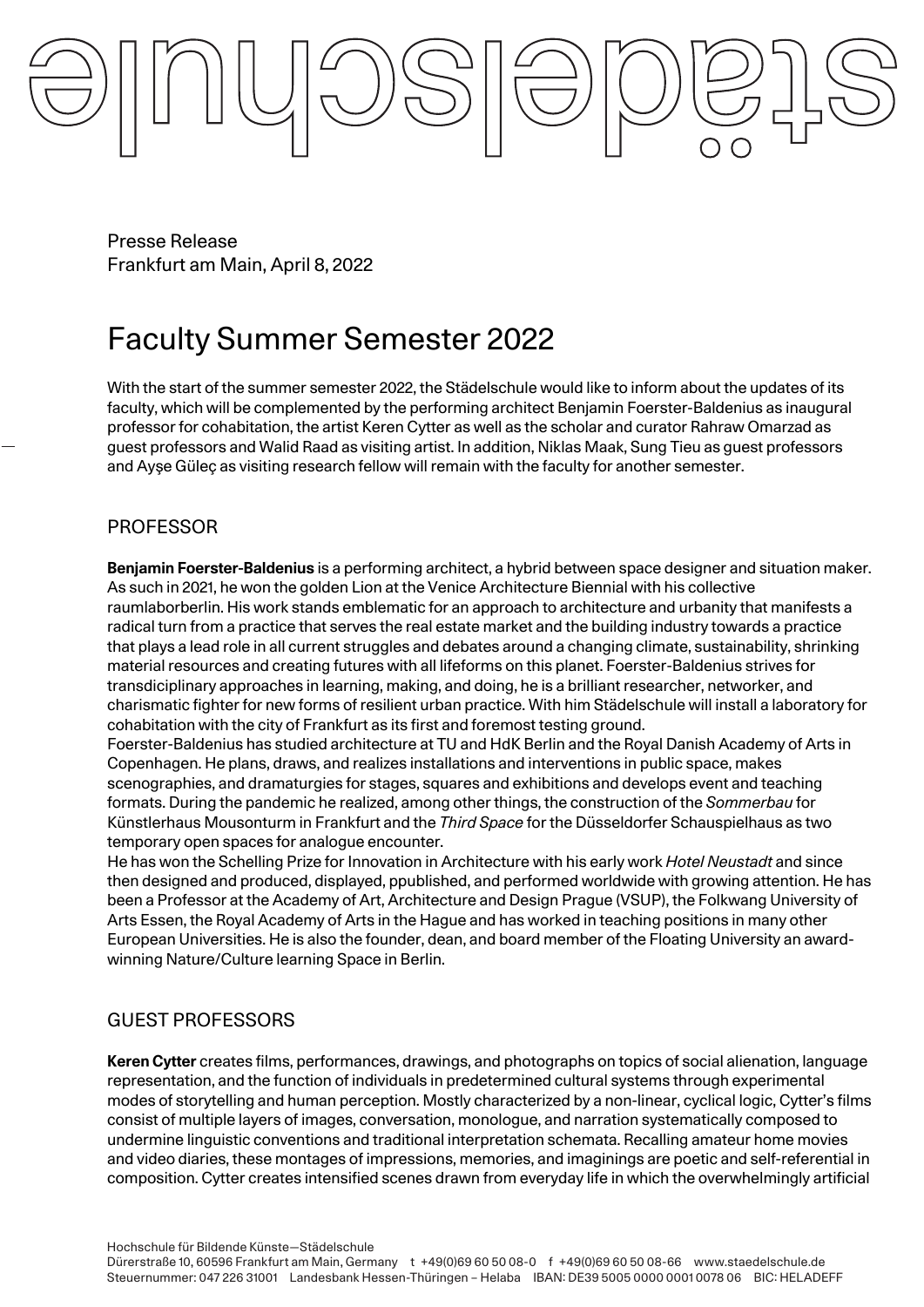nature of the situations portrayed is echoed by the very means of their production of storytelling and human perception. Selected solo exhibitions include: Ludwig Forum Aachen (2022), Kunstmuseum Winterthur (2020), Center for Contemporary Art, Tel Aviv, and Museion Bolzano (both in 2019) Künstlerhaus - Halle für Kunst & Medien, Graz (2016) Museum of Contemporary Art Chicago (2015), the Kunsthal Charlottenborg and Copenhagen State of Concept Athens (both in 2014), Tate Modern Oil Tanks, London (2012), Stedelijk Museum Amsterdam and München Kunstverein (both in 2011), Kunsthaus Baselland, Muttenz, Moderna Museet, Stockholm, Hammer Museum, Los Angeles (all in 2010). Cytter was awarded the Guggenheim Fellowship in 2021. Cytter has also initiated several interdisciplinary art festivals such as *The Last Summer Fest* in Goethe-Institut Curatorial Residencies Ludlow 38, New York (2015) and many more, and is also the author of five novels. In 2008, Cytter also formed a dance company called D.I.E NOW (Dance International Europe NOW), consisting of 5 non-professional dancers, performing in different institutions across Europe and the US, such as the Tate Modern's Turbine Hall in London, The Kitchen in New York, Tramway in Glasgow, and Hebbel am Ufer in Berlin.

**Niklas Maak** studied Art History, Philosophy and Architecture in Hamburg and Paris and graduated with a PhD in philosophy on Paul Valéry and Le Corbusier in 1998. Since 2001, he has been the arts and architecture editor at the Frankfurter Allgemeine Zeitung. He taught architecture in Frankfurt, Nairobi and at Harvard and was a co-author and co-curator to Rem Koolhaas' research project *Countryside* and the eponymous exhibition at the Guggenheim Museum in New York (2020). He has received numerous awards for his work, among them the George F. Kennan Prize, the Henri-Nannen-Prize and the Bund Deutscher Architekten Prize. Among his latest publications are *Living complex. From Zombie City to the New Communal* (2015); *Eurotopians. Fragments of a different future* (2018); *Post-Familial Communes in Germany* (2015); *Worlds without Work: From Homo Ludens to UBI Urbanism* (2018) and the novel *Technophoria* (2020) which is currently being adapted as a TV series. Maak lives in Berlin and Frankfurt.

**Rahraw Omarzad** is an artist, independent curator, writer, and professor from Kabul, Afghanistan, working mainly with video and photography. He has taught Fine Arts at the University of Kabul for 20 years, before having to leave the country due to the assumption of power by the Taliban in 2021. In his broad range of cultural activities, Omarzad is committed to socio-political topics: He founded the CCAA Center for Contemporary Art Afghanistan including the Women's Center for the Arts, which is dedicated to teaching and promoting the advancement and empowerment of Afghan women artists and is also the founder of the Afghan art magazine, *Gahnama and Hunar*, amongst others. His artistic work focuses on the portraiture and reflection of Afghan society. Existing in the interspace between politics, war, and personal life, Omarzads artistic and cultural activities have expressed a deep strength of resistance against inequalities, war as a political tool and an advocacy for peace, justice, and an open and democratic society. Rahraw Omarzad's video works have been exhibited worldwide, including Documenta 13, Kassel, and Tate Britain, London, 9. International Istanbul Biennial. His work can also be found in the permanent collection of the Asia Society Museum, New York. He received an IFA Scholarship in Germany 2006 and the CEC ArtsLink Projects Award in Washington D.C. 2012. He is also a member of AFI Art Film International curators, Whitechapel Gallery, London, and IKT International Association of Curators of Contemporary Art. He holds Fine Art degrees from the Kabul University and The Oslo National Academy of Fine Arts. Omarzad's current academic and curatorial involvement besides Städelschule includes work with the Castello di Rivoli contemporary art Museum, as well as the Accademia Albertina Art Academy, both in Turin.

Hochschule für Bildende Künste—Städelschule Dürerstraße 10, 60596 Frankfurt am Main, Germany t +49(0)69 60 50 08-0 f +49(0)69 60 50 08-66 www.staedelschule.de Steuernummer: 047 226 31001 Landesbank Hessen-Thüringen – Helaba IBAN: DE39 5005 0000 0001 0078 06 BIC: HELADEFF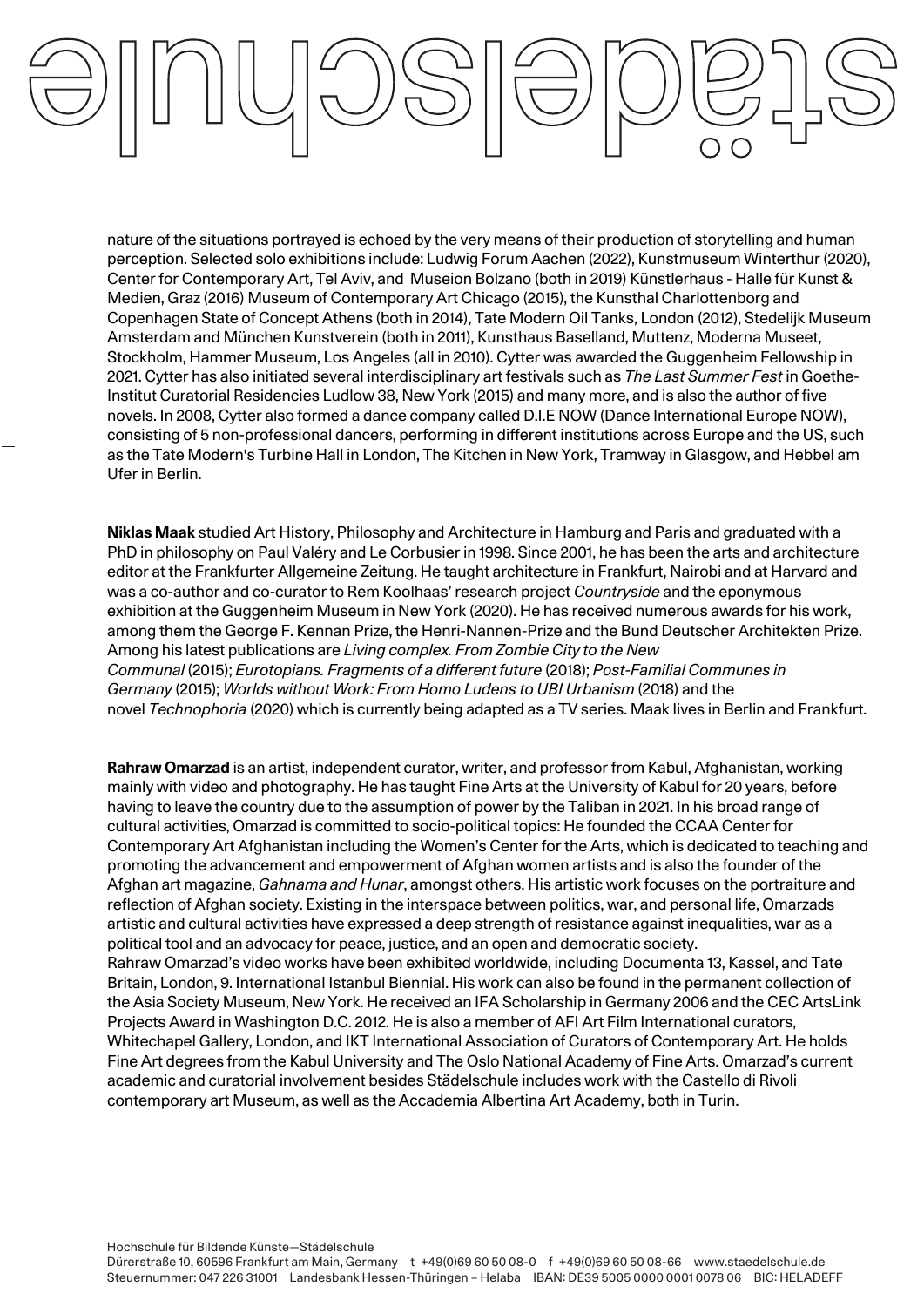**Sung Tieu** lives and works in Berlin. Using diverse artistic mediums ranging from installation, sound, video, text, sculpture, works on paper, photography, performance to public interventions, her practice explores the vast and evolving protection and control industries, still rooted in the logic of the Cold War.

She completed her BFA at the University of Fine Arts Hamburg, Germany, in 2013, and the Postgraduate Programme at the Royal Academy of Arts, London, in 2018. Recent solo exhibitions include *Multiboy*, GfZK Museum for Contemporary Art, Leipzig (2021); *What is your* |x|*?,* Emalin, London (2020); *Zugzwang*, Haus der Kunst, Munich (2020); and *In Cold Print,* Nottingham Contemporary (2020).

Current and recent group exhibitions have been held at Kunsthalle Basel (2021); 34th Bienal de São Paulo (2021); Stedelijk Museum, Amsterdam (2021); Museion Museum of modern and contemporary art, Bolzano (2021); Hamburger Bahnhof Museum für Gegenwart, Berlin (2020); and GAMeC Gallery of Modern and Contemporary Art, Bergamo (2020). Forthcoming exhibitions will be held at Kunstmuseum Bonn (October 2021); Kunstverein Hannover (November 2021); Mudam Contemporary Art Museum of Luxembourg (2022), and Berlin Biennale (2022).

### VISITING REASEARCH FELLOWSHIP

**Ayşe Güleç** is an educator, author, curator, art mediator and research activist at the intersections of antiracism, art, art education and migration. Since 2019, Güleç has been working as curator in the Artistic Team of documenta fifteen (2022). In 2021, she curated the exhibition *Offener Prozess*, shown in Stadtmuseum Jena, Neue Sächsische Galerie (Chemnitz), Maxim Gorki Theater (Berlin) and La Vallée (Brussels), amongst others. Previously, she was Head of the Art Education Department at the Museum MMK für Moderne Kunst, Frankfurt am Main. As Head of Community Liaison at documenta 14 (2017), she established interlocal connections between artists and socio-political contexts and built up the Society Friends of Halit. She was one of the initiators of the collective anti-racist movement that implemented the first NSU tribunal in 2017. She has been active against racism for many years and is part of the Kassel Initiative 6 April. From 1998 to 2016, Güleç worked as Head of the Education & Migration Department, at the socio-cultural centre Schlachthof in Kassel in the field of migration as well as local and European education, building various networks of collaboration. For dOCUMENTA (13) (2012) she was a consultant and member of the *Maybe Education*  program as well as coordinating training of art mediators. In 2007 she developed the documenta 12 Advisory Board as a special form of mediation, becoming subsequently the board's spokesperson. Güleç has given numerous workshops, seminars and talks on racism, contemporary art, art mediation and activism at Kampnagel, Hamburg, HKW Berlin, HKB Bern, Kunsthochschule Kassel amongst others. Publications (selection): *vermittlung vermitteln* (nGbK, 2020); *The Society of Friends of Halit. Migrant-Situated Knowledge and Affirmative Sabotage\** in documenta studies #01 (2018); *fordern, überfordern und verweigern – Bild-und Raumpolitik(en) in der Migrationsgesellschaft* (Yılmaz-Günay, 2015); *Engaging Audiences, Opening Institutions Methods and Strategies in Gallery Education at documenta 12* in Kunstvermittlung 1: Arbeit mit dem Publikum, Öffnung der Institution (diaphanes, 2009).

Ayşe Güleç's Visiting Research Fellowship for the Fine Arts program at Städelschule and Curatorial Studies program at Goethe University is generously made possible by Hessisches Ministerium für Wissenschaft und Kunst with the QuiS21 funding program.

# VISITING ARTIST

**Walid Raad** is in part an artist and a professor of art at The Cooper Union. The list of exhibitions (good, bad, and mediocre ones); awards and grants (merited, not merited, grateful for, rejected and/or returned); education (some of it thought-provoking; some of it, less so); publications (He is fond of some of his books, but